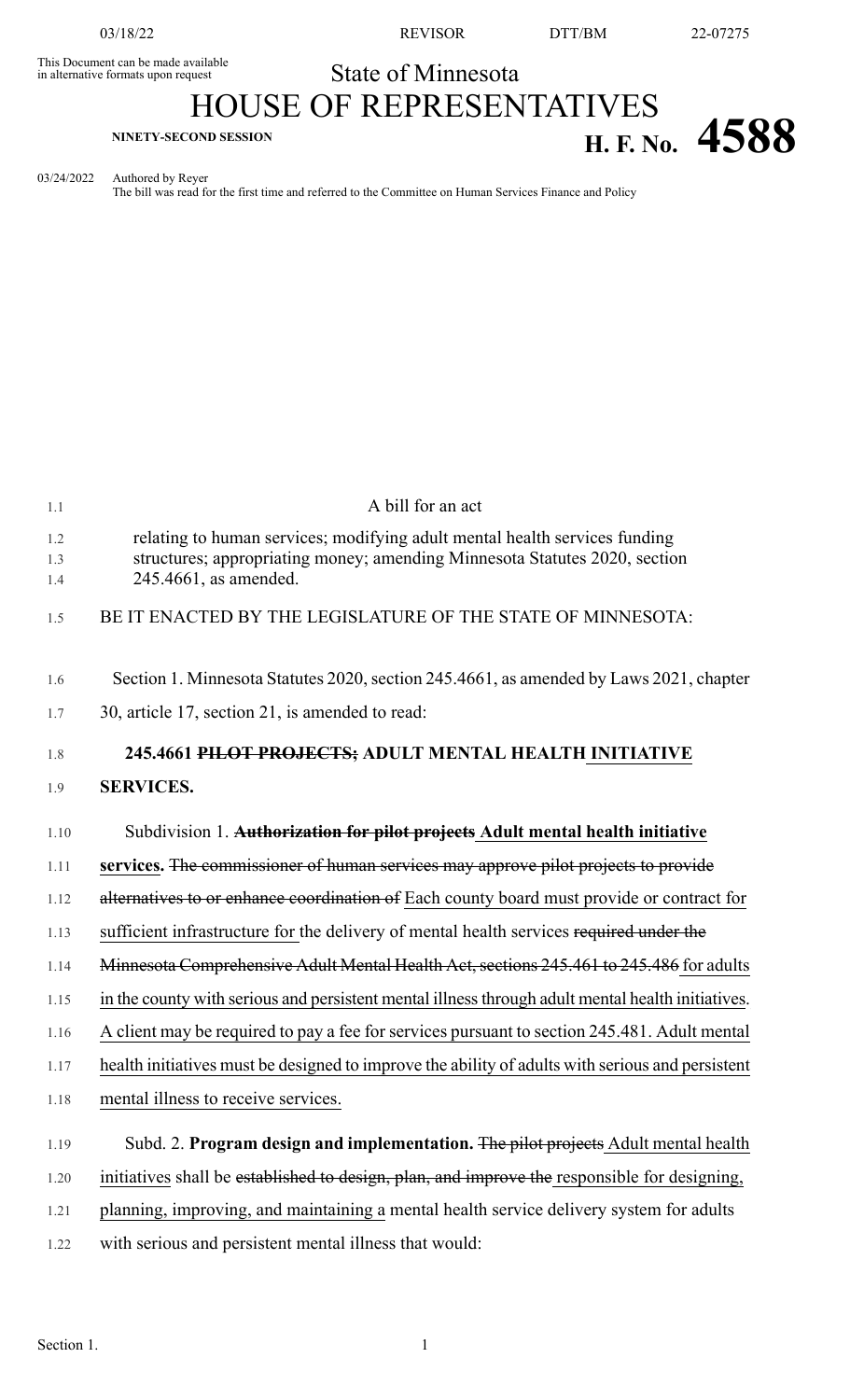2.1 (1) provide an expanded array of services from which clients can choose services

2.2 appropriate to their needs;

2.3 (2) be based on purchasing strategiesthat improve access and coordinate services without 2.4 cost shifting;

2.5 (3) incorporate existing state facilities and resources into the community mental health 2.6 infrastructure through creative partnerships with local vendors; and

2.7 (4) utilize existing categorical funding streams and reimbursement sources in combined 2.8 and creative ways, except appropriations to regional treatment centers and all funds that are 2.9 attributable to the operation of state-operated services are excluded unless appropriated 2.10 specifically by the legislature for a purpose consistent with this section or section 246.0136, 2.11 subdivision 1.

2.12 Subd. 3. **Program Adult mental health initiative evaluation.** Evaluation of each project 2.13 adult mental health initiative will be based on outcome evaluation criteria negotiated with 2.14 each project county or region prior to implementation.

2.15 Subd. 4. **Notice of project adult mental health initiative discontinuation.** Each project 2.16 adult mental health initiative may be discontinued for any reason by the project's managing 2.17 entity or the commissioner of human services, after 90 days' written notice to the other 2.18 party.

2.19 Subd. 5. **Planning for pilot projects adult mental health initiatives.** (a) Each local 2.20 plan for a pilot project adult mental health initiative services, with the exception of the 2.21 placement of a Minnesota specialty treatment facility as defined in paragraph  $(e)$  of intensive 2.22 residential treatment services facilities licensed under chapter 245I, must be developed 2.23 under the direction of the county board, or multiple county boards acting jointly, asthe local 2.24 mental health authority. The planning process for each pilot adult mental health initiative 2.25 shall include, but not be limited to, mental health consumers, families, advocates, local 2.26 mental health advisory councils, local and state providers, representatives of state and local 2.27 public employee bargaining units, and the department of human services. As part of the 2.28 planning process, the county board or boards shall designate a managing entity responsible 2.29 for receipt of funds and management of the pilot project adult mental health initiatives.

2.30 (b) For Minnesota specialty intensive residential treatment services facilities, the 2.31 commissioner shall issue a request for proposal for regions in which a need has been 2.32 identified for services.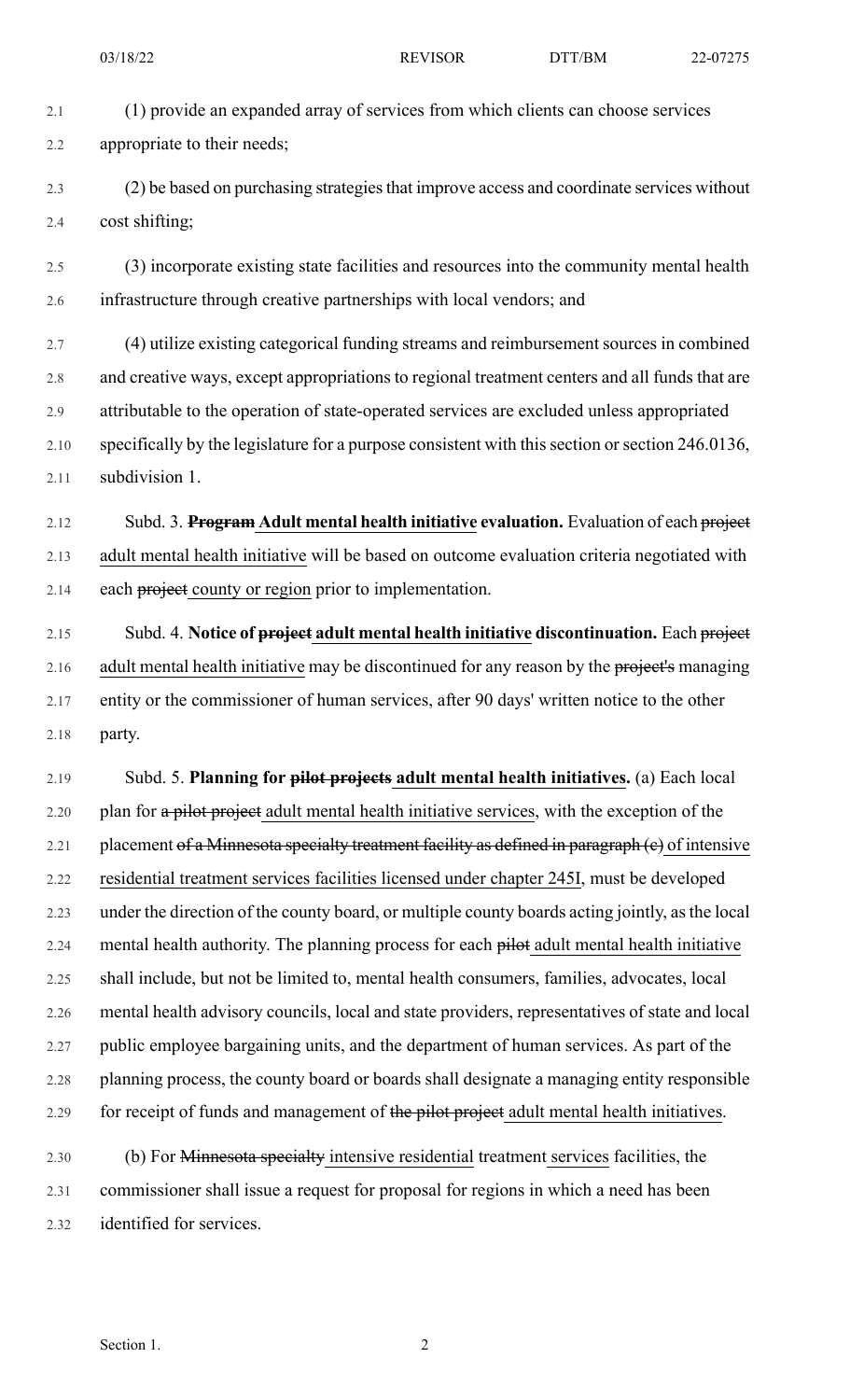3.1 (c) For purposes of this section, "Minnesota specialty treatment facility" is defined as 3.2 an intensive residential treatment service licensed under chapter 245I. 3.3 Subd. 6. **Duties of commissioner.** (a) For purposes of the pilot projects adult mental 3.4 health initiatives, the commissioner shall facilitate integration of funds or other resources 3.5 as needed and requested by each project adult mental health initiative. These resources may 3.6 include: 3.7 (1) community support services funds administered under Minnesota Rules, parts 3.8 9535.1700 to 9535.1760; 3.9 (2) other mental health special project funds; 3.10 (3) medical assistance, MinnesotaCare, and housing support under chapter 256I if 3.11 requested by the project's adult mental health initiative's managing entity, and if the 3.12 commissioner determines this would be consistent with the state's overall health care reform 3.13 efforts; and 3.14 (4) regional treatment center resources consistent with section 246.0136, subdivision 1. 3.15 (b) The commissioner shall consider the following criteria in awarding start-up and 3.16 implementation grants for the pilot projects adult mental health initiatives: 3.17 (1) the ability of the proposed projects initiatives to accomplish the objectives described 3.18 in subdivision 2; 3.19 (2) the size of the target population to be served; and 3.20 (3) geographical distribution. 3.21 (c) The commissioner shall review overall status of the projects initiatives at least every 3.22 two years and recommend any legislative changes needed by January 15 of each 3.23 odd-numbered year. 3.24 (d) The commissioner may waive administrative rule requirements which are incompatible 3.25 with the implementation of the pilot project adult mental health initiative. 3.26 (e) The commissioner may exempt the participating counties from fiscal sanctions for 3.27 noncompliance with requirements in laws and rules which are incompatible with the 3.28 implementation of the pilot project adult mental health initiative. 3.29 (f) The commissioner may award grants to an entity designated by a county board or 3.30 group of county boards to pay for start-up and implementation costs of the pilot project

3.31 adult mental health initiative.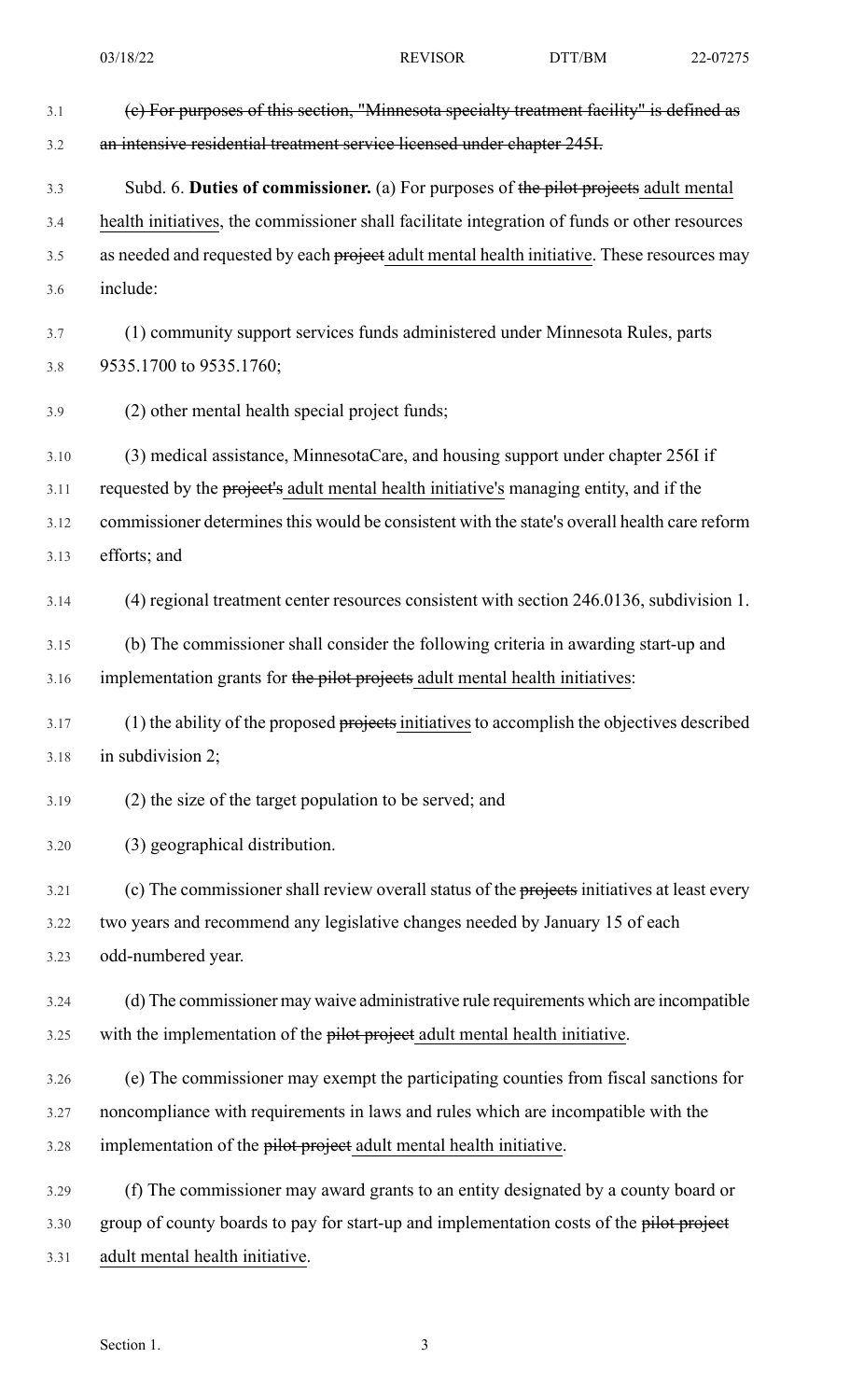| 4.1  | Subd. 7. Duties of county board. The county board, or other entity which is approved         |
|------|----------------------------------------------------------------------------------------------|
| 4.2  | to administer a pilot project an adult mental health initiative, shall:                      |
| 4.3  | (1) administer the project initiative in a manner which is consistent with the objectives    |
| 4.4  | described in subdivision 2 and the planning process described in subdivision 5;              |
| 4.5  | (2) assure that no one is denied services for which they would otherwise be eligible; and    |
| 4.6  | (3) provide the commissioner of human services with timely and pertinent information         |
| 4.7  | through the following methods:                                                               |
| 4.8  | (i) submission of mental health plans and plan amendments which are based on a format        |
| 4.9  | and timetable determined by the commissioner;                                                |
| 4.10 | (ii) submission of social services expenditure and grant reconciliation reports, based on    |
| 4.11 | a coding format to be determined by mutual agreement between the project's initiative's      |
| 4.12 | managing entity and the commissioner; and                                                    |
| 4.13 | (iii) submission of data and participation in an evaluation of the pilot projects adult      |
| 4.14 | mental health initiatives, to be designed cooperatively by the commissioner and the projects |
| 4.15 | initiatives.                                                                                 |
| 4.16 | Subd. 8. Budget flexibility. The commissioner may make budget transfers that do not          |
| 4.17 | increase the state share of costs to effectively implement the restructuring of adult mental |
| 4.18 | health services.                                                                             |
| 4.19 | Subd. 9. Services and programs. (a) The following three distinct grant programs are          |
| 4.20 | funded under this section:                                                                   |
| 4.21 | (1) mental health crisis services;                                                           |
| 4.22 | (2) housing with supports for adults with serious mental illness; and                        |
| 4.23 | (3) projects for assistance in transitioning from homelessness (PATH program).               |
| 4.24 | (b) In addition, the following are eligible for grant funds:                                 |
| 4.25 | (1) community education and prevention;                                                      |
| 4.26 | (2) client outreach;                                                                         |
| 4.27 | (3) early identification and intervention;                                                   |
| 4.28 | (4) adult outpatient diagnostic assessment and psychological testing;                        |
| 4.29 | (5) peer support services;                                                                   |
| 4.30 | (6) community support program services (CSP);                                                |

Section 1. 4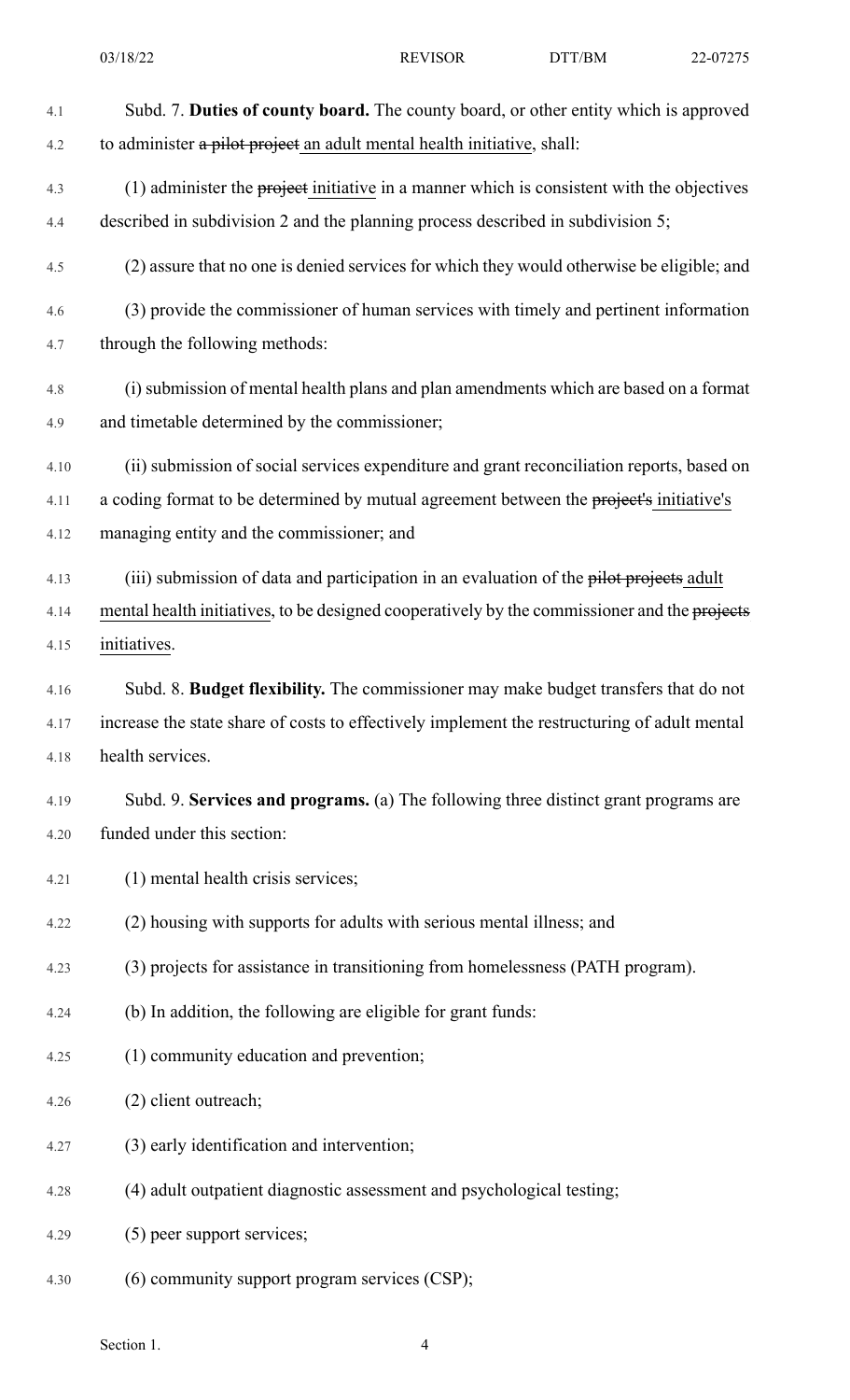- 5.1 (7) adult residential crisis stabilization;
- 5.2 (8) supported employment;
- 5.3 (9) assertive community treatment (ACT);
- 5.4 (10) housing subsidies;
- 5.5 (11) basic living, social skills, and community intervention;
- 5.6 (12) emergency response services;
- 5.7 (13) adult outpatient psychotherapy;
- 5.8 (14) adult outpatient medication management;
- 5.9 (15) adult mobile crisis services;
- 5.10 (16) adult day treatment;
- 5.11 (17) partial hospitalization;
- 5.12 (18) adult residential treatment;
- 5.13 (19) adult mental health targeted case management;
- 5.14 (20) intensive community rehabilitative services (ICRS); and
- 5.15 (21) transportation.

5.16 Subd. 10. **Commissioner duty to report on use of grant funds biennially.** By November 5.17 1, 2016, and biennially thereafter, the commissioner of human services shall provide 5.18 sufficient information to the members of the legislative committees having jurisdiction over 5.19 mental health funding and policy issues to evaluate the use of funds appropriated under this 5.20 section of law. The commissioner shall provide, at a minimum, the following information:

5.21 (1) the amount of funding to adult mental health initiatives, what programs and services 5.22 were funded in the previous two years, gaps in services that each initiative brought to the 5.23 attention of the commissioner, and outcome data for the programs and services that were 5.24 funded; and

- 5.25 (2) the amount of funding for other targeted services and the location of services.
- 5.26 Subd. 11. **Adult mental health initiative funding.** When implementing the reformed
- 5.27 funding formula to distribute adult mental health initiative funds, the commissioner shall
- 5.28 ensure that no adult mental health initiative region receives less than the amount the region
- 5.29 received in fiscal year 2022 in combined adult mental health initiative funding and Moose
- 5.30 Lake Alternative funding.